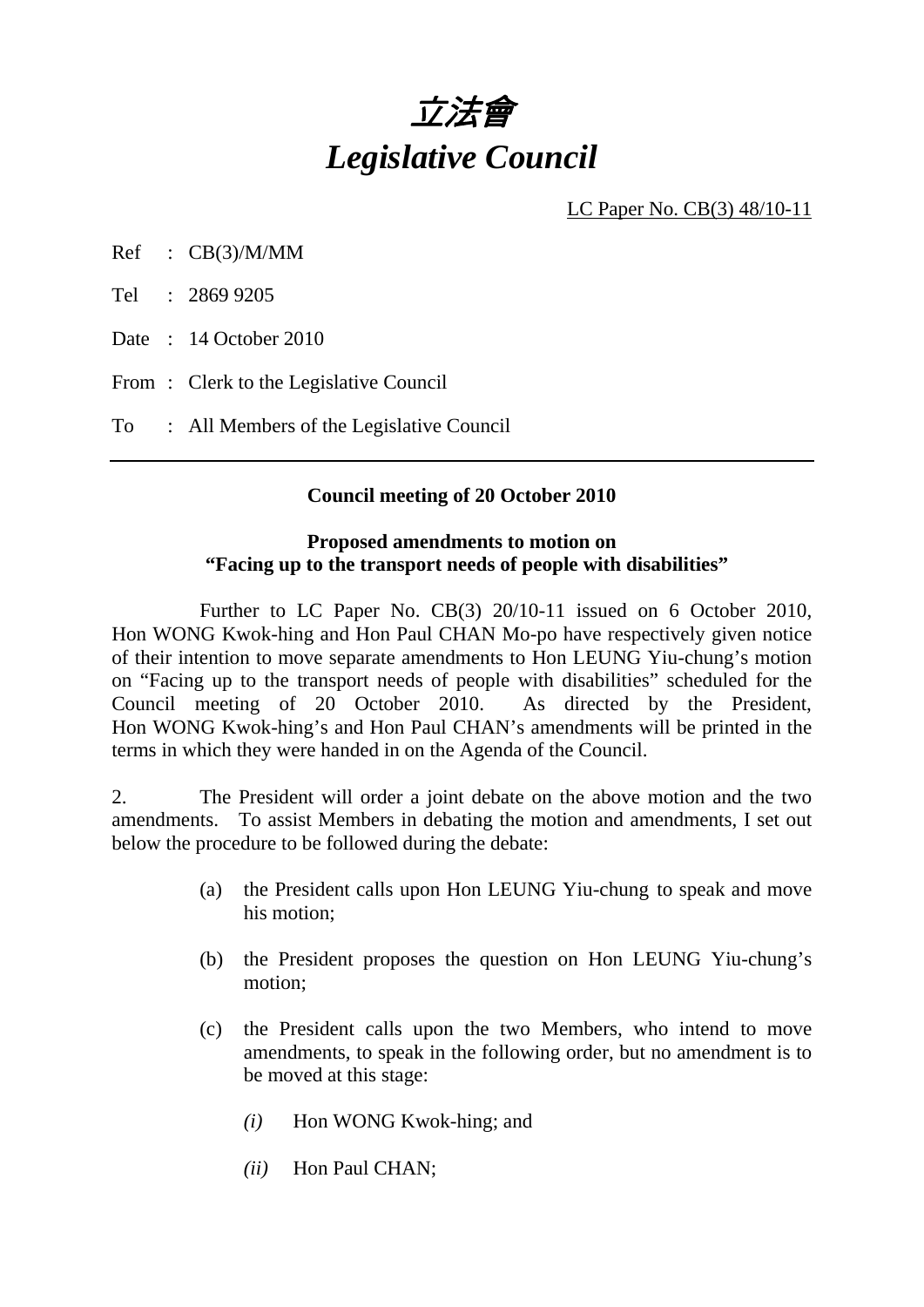- (d) the President calls upon the designated public officer(s) to speak;
- (e) the President invites other Members to speak;
- (f) the President gives leave to Hon LEUNG Yiu-chung to speak for the second time on the two amendments;
- (g) the President calls upon the designated public officer(s) again to speak;
- (h) in accordance with Rule 34(5) of the Rules of Procedure, the President has decided that he will call upon the two Members to move their respective amendments in the order set out in paragraph (c) above. The President invites Hon WONG Kwok-hing to move his amendment to the motion, and forthwith proposes and puts to vote the question on the amendment;
- (i) after Hon WONG Kwok-hing's amendment has been voted upon, the President deals with Hon Paul CHAN's amendment to the motion; and
- (j) after Hon Paul CHAN's amendment has been dealt with, the President calls upon Hon LEUNG Yiu-chung to reply. Thereafter, the President puts to vote the question on Hon LEUNG Yiu-chung's motion, or his motion as amended, as the case may be.

3. For Members' ease of reference, the terms of the original motion and of the motion, if amended, are set out in the **Appendix**.

> ( Mrs Justina LAM ) for Clerk to the Legislative Council

Encl.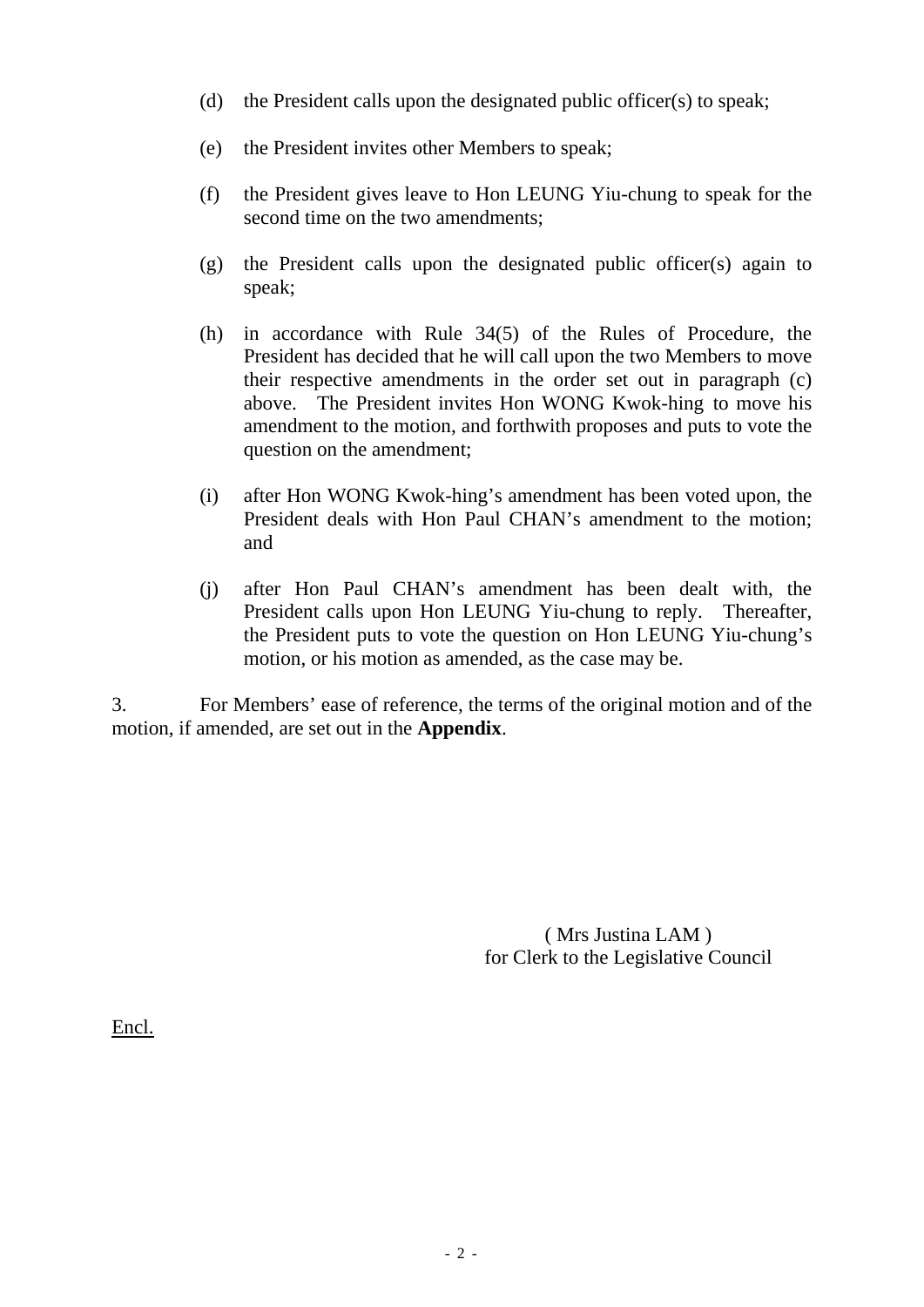## (Translation)

### **Motion debate on "Facing up to the transport needs of people with disabilities" to be held at the Legislative Council meeting of Wednesday, 20 October 2010**

### **1. Hon LEUNG Yiu-chung's original motion**

That this Council passed motions on a number of occasions over the past few years calling for improvement to transport facilities for people with disabilities and offer of concessionary transport fares to them, but the Administration, some statutory transport corporations and other public transport operators still fail to fully face up to and give effect to the motions, and the crux of the problem is the Government's lack of a specific policy on fare concessions for people with disabilities and determination to make improvements; this Council strongly demands the Administration to take the lead in implementing and pushing various public transport operators to immediately and fully respond as well as give effect to the relevant motions previously passed by this Council and the recommendations in the Report of the Council's Subcommittee to Study the Transport Needs of and Provision of Concessionary Public Transport Fares for Persons with Disabilities in the last term; in addition, the Government must implement the following concrete measures to more comprehensively address the transport needs of people with disabilities so as to enable them to integrate into society more effectively:

- (a) to formulate a policy on fare concessions on public transport for people with disabilities;
- (b) in order to effectively assist people with disabilities in integrating into society, to adopt legislative, administrative and financial measures to press various major public transport operators to offer concessionary fares to them;
- (c) to put forth, in the near future, specific proposals and a timetable for introducing half-fare concession on public transport for all people with disabilities, so as to help them integrate into society and improve their life;
- (d) to allocate additional resources to comprehensively improve the Rehabus service and, in particular, enhance such service for people with disabilities living in remote areas and new towns;
- (e) to request the MTR Corporation Limited to expeditiously install facilities such as platform screen doors, platform gates and automatic mechanical gap fillers for all its rail lines in order to strengthen platform safety, and improve station facilities with a view to creating a barrier-free environment;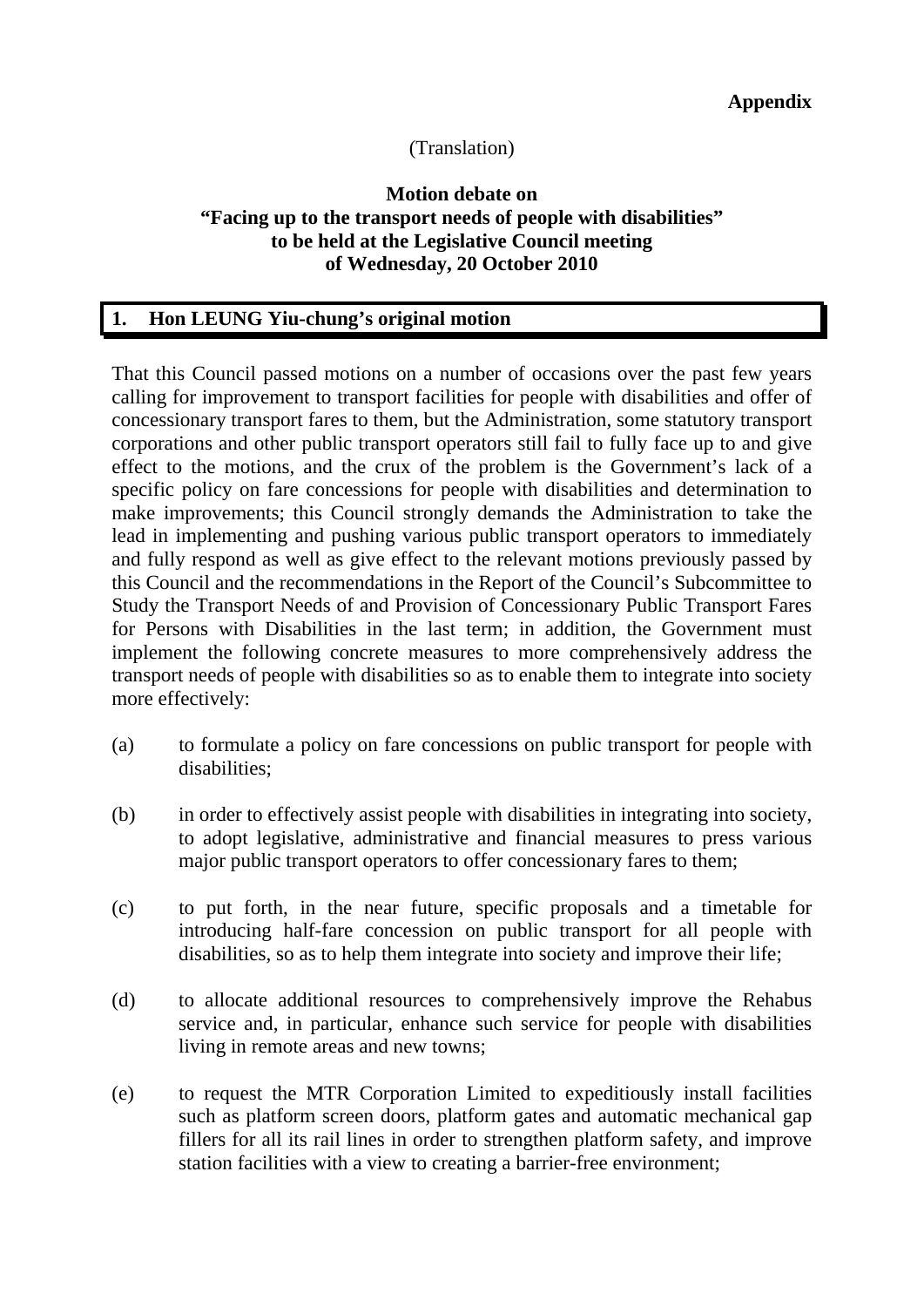- (f) to request various public bus companies to expeditiously replace their buses with low floor type buses to cater for the transport needs of people with disabilities, and when a bus makes stops, inform passengers of the routing arrangement through its public address system for the convenience of the blind, and at the same time incorporate provisions in the new franchise agreements on public bus services to require bus companies to offer concessionary fares to people with disabilities;
- (g) to study subsidizing people with disabilities in need to purchase electrical wheelchairs so as to facilitate them to use public transport;
- (h) to request the Transport Department to explore waiving the licence fee for people with disabilities who purchase private cars with a cylinder capacity of over 1 500 c.c. so as to make it convenient for them to carry larger and heavier electrical wheelchair and supporting equipment, provide additional auto-fuel allowances for people with disabilities, subsidize drivers with disabilities for using private tunnels and provide parking spaces for them, so that people with disabilities do not have to pay high transportation fees; and
- (i) to step up consultation with people with disabilities to fully realize the concept of 'Transport for All', and strictly regulate public transport operators in providing barrier-free facilities, so as to enable more people with disabilities to use public transport and integrate into society.

# **2. Motion as amended by Hon WONG Kwok-hing**

That*, as the Government advocates the cultivation of a people-oriented, loving and caring social culture, and in retrospect,* this Council passed motions on a number of occasions over the past few years calling for improvement to transport facilities for *all* people with disabilities *in Hong Kong* and offer of concessionary transport fares to them, but the Administration, some statutory transport corporations and other public transport operators still fail to fully face up to and give effect to the motions, *and even though some public transport operators have given effect to the motions, they only do so in an unfair and selective manner,* and the crux of the problem is the Government's lack of a specific policy on fare concessions for people with disabilities and determination to *take the lead to* make improvements; this Council strongly demands the Administration to take the lead in implementing and *in those public transport operators with the Government as the major shareholder and set an example for* pushing various public transport operators to immediately and fully respond as well as give effect to the relevant motions previously passed by this Council and the recommendations in the Report of the Council's Subcommittee to Study the Transport Needs of and Provision of Concessionary Public Transport Fares for Persons with Disabilities in the last term; in addition, the Government must implement the following concrete measures to more comprehensively address the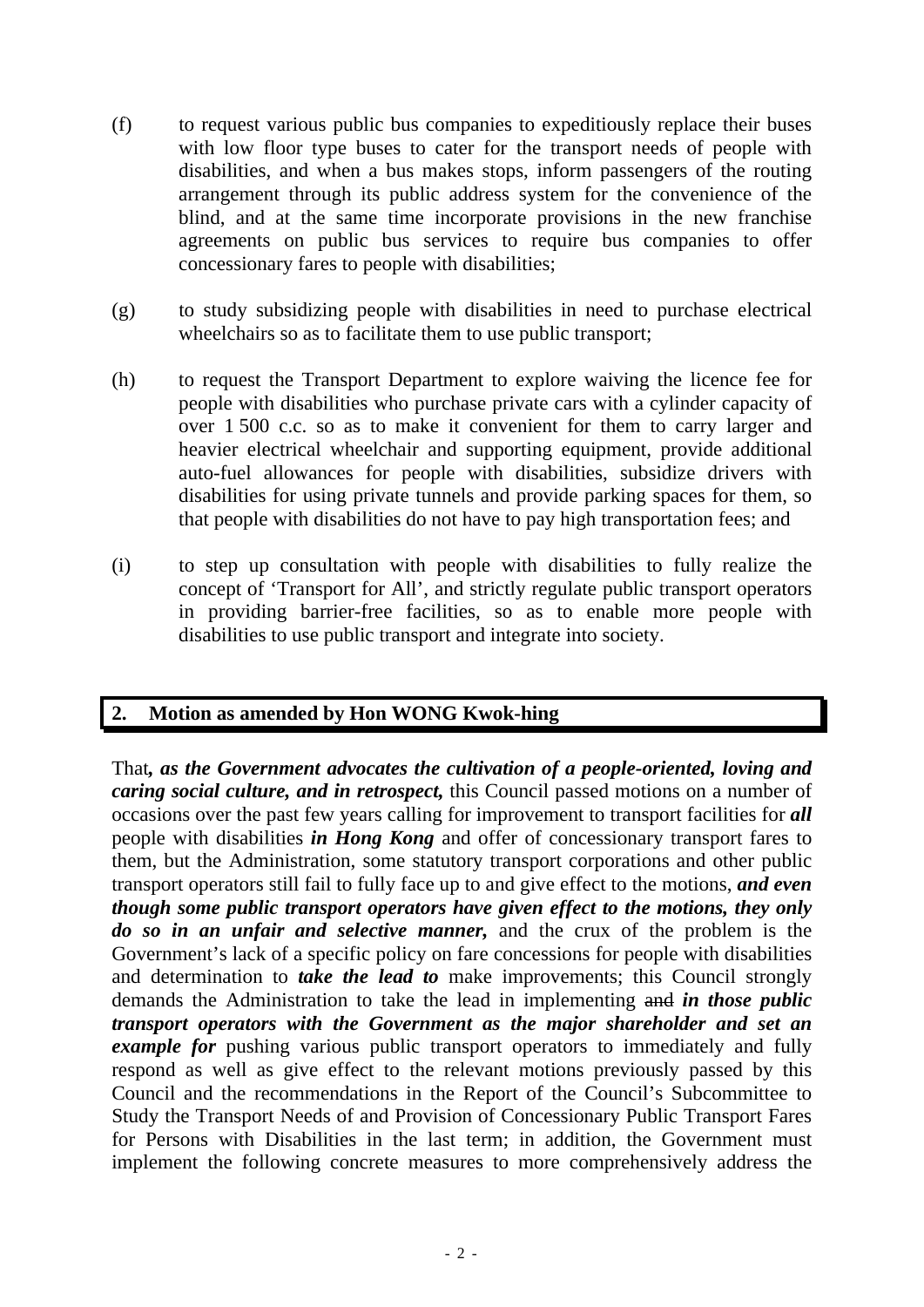transport needs of people with disabilities so as to enable them to integrate into society more effectively:

- (a) to formulate a policy on fare concessions on public transport for people with disabilities *which covers all people with disabilities in Hong Kong, including those with different degree of disability*;
- (b) in order to effectively assist people with disabilities in integrating into society, to adopt legislative, administrative and financial measures to press various major public transport operators to offer concessionary fares to them *all people with disabilities in Hong Kong*;
- (c) to put forth, in the near future, specific proposals and a timetable for introducing half-fare concession on public transport for all people with disabilities *in Hong Kong*, so as to help them integrate into society and improve their life;
- (d) to allocate additional resources to comprehensively improve the Rehabus service and, in particular, enhance such service for people with disabilities living in remote areas and new towns;
- (e) to request the MTR Corporation Limited to expeditiously install facilities such as platform screen doors, platform gates and automatic mechanical gap fillers for all its rail lines in order to strengthen platform safety, and improve station facilities with a view to creating a barrier-free environment;
- (f) to request various public bus companies to expeditiously replace their buses with low floor type buses to cater for the transport needs of people with disabilities, and when a bus makes stops, inform passengers of the routing arrangement through its public address system for the convenience of the blind, and at the same time incorporate provisions in the new franchise agreements on public bus services to require bus companies to offer concessionary fares to people with disabilities;
- (g) to study subsidizing people with disabilities in need to purchase electrical wheelchairs so as to facilitate them to use public transport;
- (h) to request the Transport Department to explore waiving the licence fee for people with disabilities who purchase private cars with a cylinder capacity of over 1 500 c.c. so as to make it convenient for them to carry larger and heavier electrical wheelchair and supporting equipment, provide additional auto-fuel allowances for people with disabilities, subsidize drivers with disabilities for using private tunnels and provide parking spaces for them, so that people with disabilities do not have to pay high transportation fees; and
- (i) to step up consultation with people with disabilities to fully realize the concept of 'Transport for All', and strictly regulate public transport operators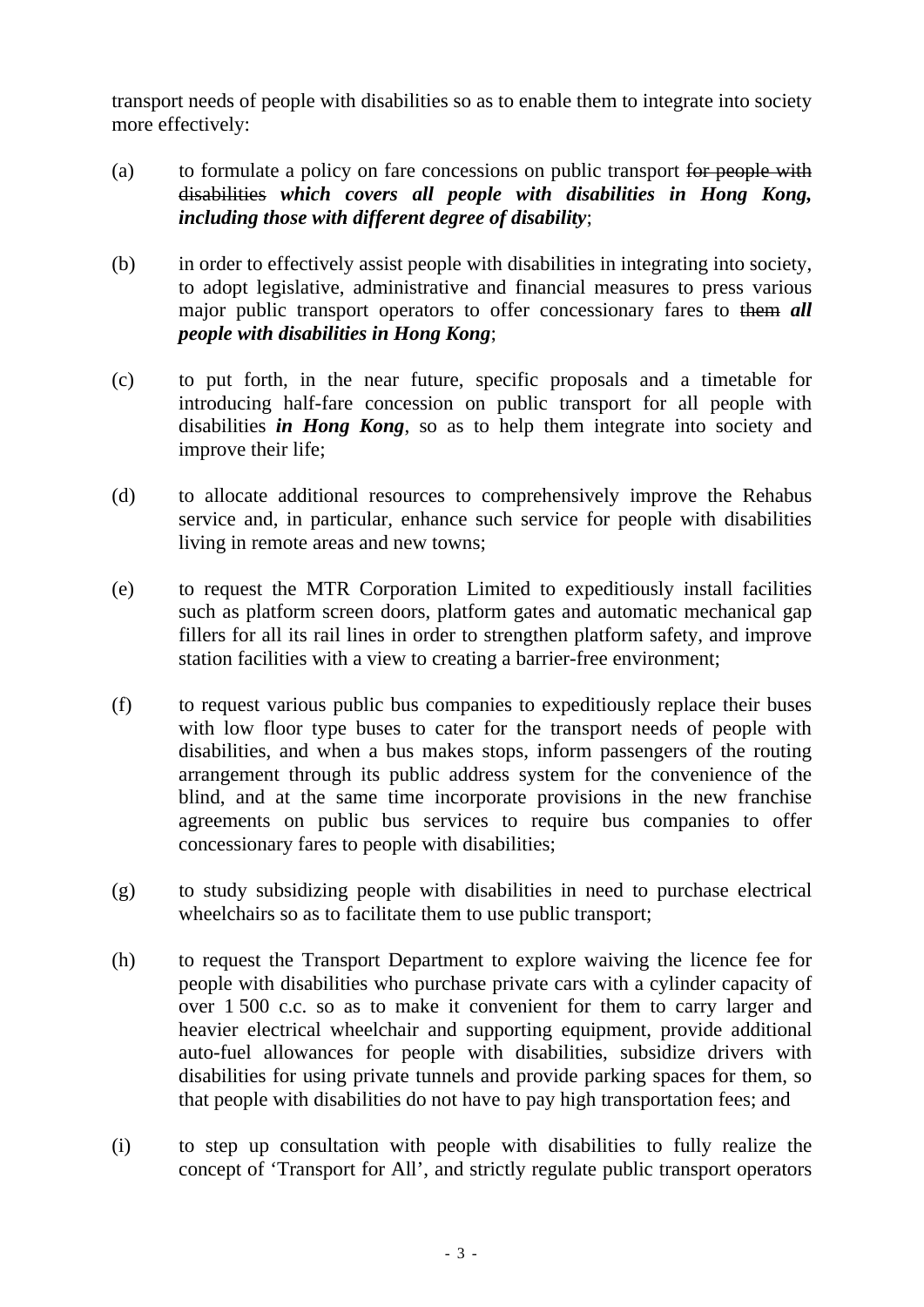in providing barrier-free facilities, so as to enable more people with disabilities to use public transport and integrate into society.

Note: Hon WONG Kwok-hing's amendment is marked in *bold and italic type* or with deletion line.

# **3. Motion as amended by Hon Paul CHAN Mo-po**

That this Council passed motions on a number of occasions over the past few years calling for improvement to transport facilities for people with disabilities and offer of concessionary transport fares to them, but the Administration, some statutory transport corporations and other public transport operators still fail to fully face up to and give effect to the motions, and the crux of the problem is the Government's lack of a specific policy on fare concessions for people with disabilities and determination to make improvements; this Council strongly demands the Administration to take the lead in implementing and pushing various public transport operators to immediately and fully respond as well as give effect to the relevant motions previously passed by this Council and the recommendations in the Report of the Council's Subcommittee to Study the Transport Needs of and Provision of Concessionary Public Transport Fares for Persons with Disabilities in the last term; in addition *moreover, the Government, being the MTR Corporation Limited's major shareholder which received from the company cash dividends of more than two billion dollars each year, can use such dividends to subsidize the people in need; therefore*, the Government must implement the following concrete measures to more comprehensively address the transport needs of people with disabilities so as to enable them to integrate into society more effectively:

- *(a) to set aside a certain percentage of the cash dividends received from the MTR Corporation Limited each year to subsidize the transport fares of people with disabilities;*
- $(a)(b)$  to formulate a policy on fare concessions on public transport for people with disabilities;
- $\bigoplus(c)$  in order to effectively assist people with disabilities in integrating into society, to adopt legislative, administrative and financial measures to press various major public transport operators to offer concessionary fares to them;
- $\left(\frac{c}{c}\right)(d)$  to put forth, in the near future, specific proposals and a timetable for introducing half-fare concession on public transport for all people with disabilities, so as to help them integrate into society and improve their life;
- $(d)(e)$  to allocate additional resources to comprehensively improve the Rehabus service and, in particular, enhance such service for people with disabilities living in remote areas and new towns;